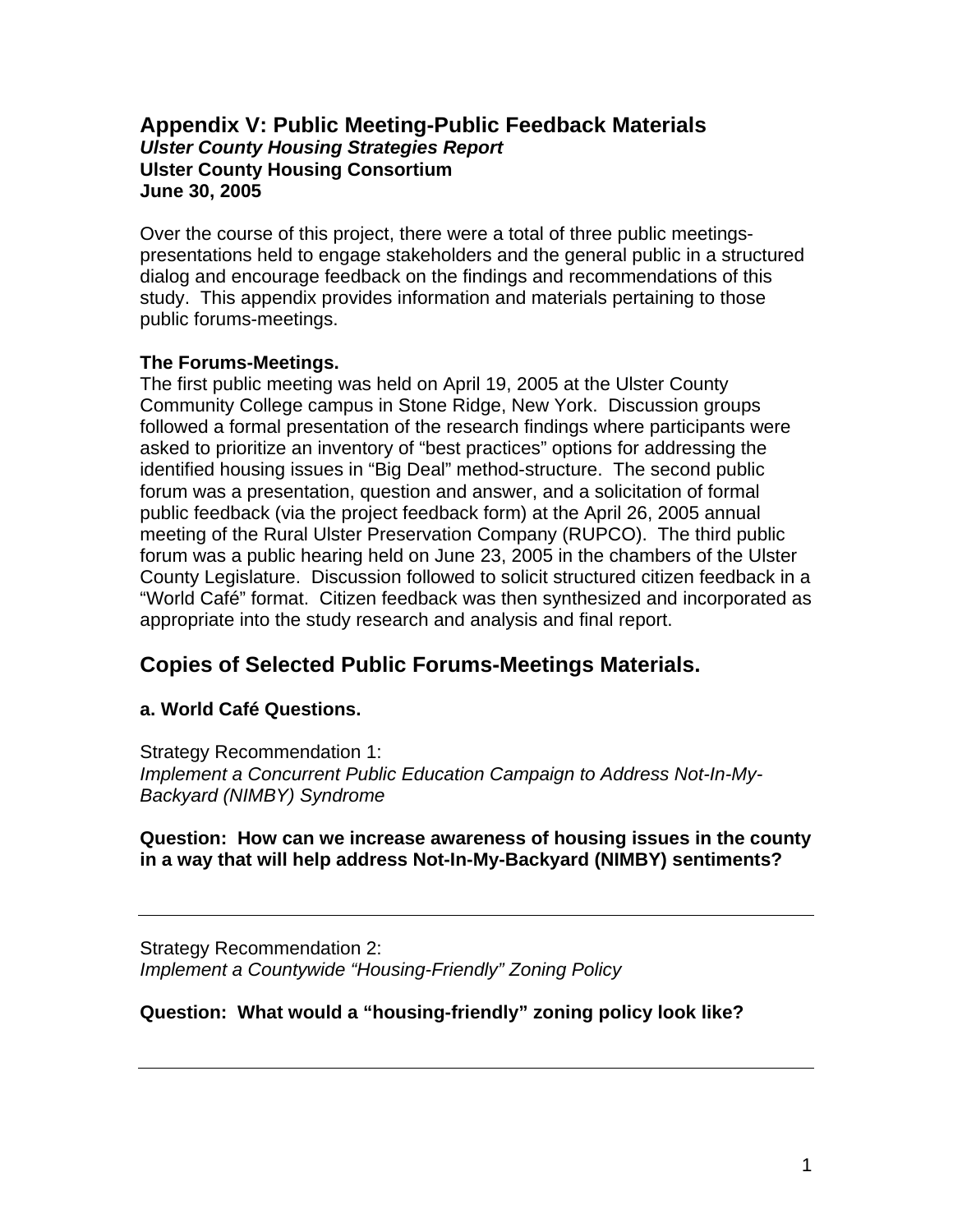Strategy Recommendation 3: *Explore the Establishment of a County Land Trust to Support Affordably-Priced Housing Development and the Preservation of Land.* 

#### **Question: What would be the ideal balance of housing development and preservation of land? - OR - How do you envision an ideal community that has adequate housing and protected green space?**

Strategy Recommendation 4:

*Implement a Cooperative Program of Public Facilities Expansion for Housing Which Leverages Current and Prospective Public Infrastructure Investments* 

**Question: How can we encourage communities to best use existing infrastructure (water, sewer, roads, etc) and/or expand responsibly for housing?** 

Strategy Recommendation 5:

*Implement a Fair Share Housing Alternative Which Represents A "Best-Fit" for the County* 

**Question: How would you implement a "fair share" approach to housing in Ulster County?**

**b. World Café Discussion Group Responses** 

**Question #1: How can we increase awareness of housing issues in the county in a way that will help address Not-In-My-Backyard (NIMBY) sentiments?** 

- Have a meeting with towns to promote affordable housing with facts and a map that shows other towns that have stepped up to the plate with housing issues.
- Talk about housing issues in terms of what it means to specific communities and the people that live and work in them.
- Find a way to get beyond "I don't want my community to change." Study what can be the change impact.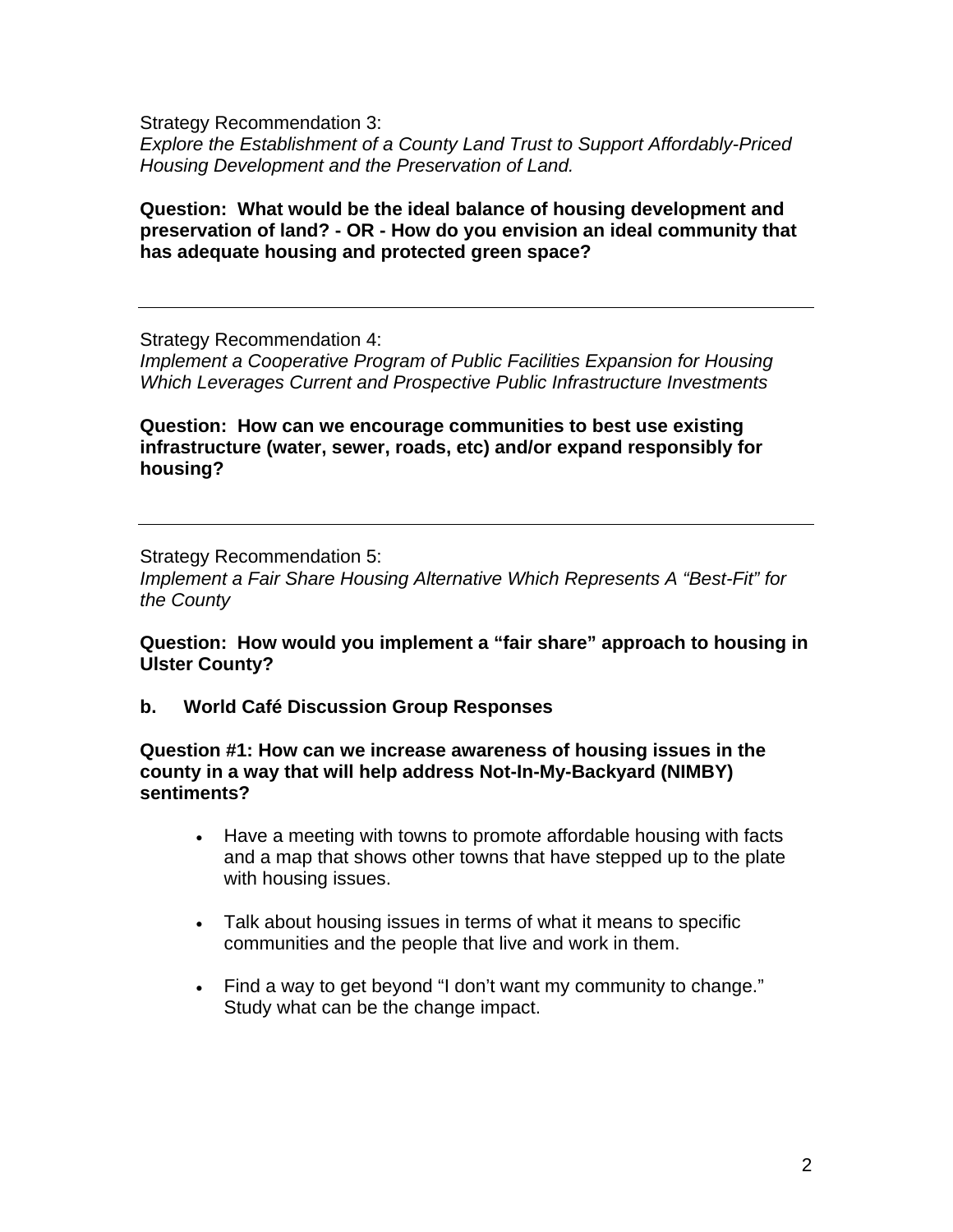# **Question #2: What would a "housing-friendly" zoning policy look like?**

- Clustered or targeted zones in hamlet centers with infrastructure with increased density
- Density bonuses
- Inclusionary zoning
- Market-driven incentives
- Something that educate people that higher density doesn't necessarily cause problems if handled carefully.
- 10% of all development geared toward affordable housing

## **Question #3: What would be the ideal balance of housing development and preservation of land?**

• Preservation of land and good design that is in harmony with nature and housing developments are not mutually exclusive. Even affordable low-cost housing can respect environmental issues.

### **Question #4: How can we encourage communities to best use existing infrastructure (water, sewer, roads, etc) and/or expand responsibly for housing?**

- In this community where development expands horizontally, we need to begin thinking vertically.
- Develop a plan to involve and education them
- Incentives from county, state, feds, in conjunction with solid master planning

### **Question 5: How would you implement a "fair share" approach to housing in Ulster County?**

- I would mandate a minimum of 15% of all units above six, in exchange I would favor developers with density bonuses. I would be inclined to limit affordability bands on rentals to 60%; homebuyers 80-120% of AMI.
- Education
- This is a tough one involvement is the key to success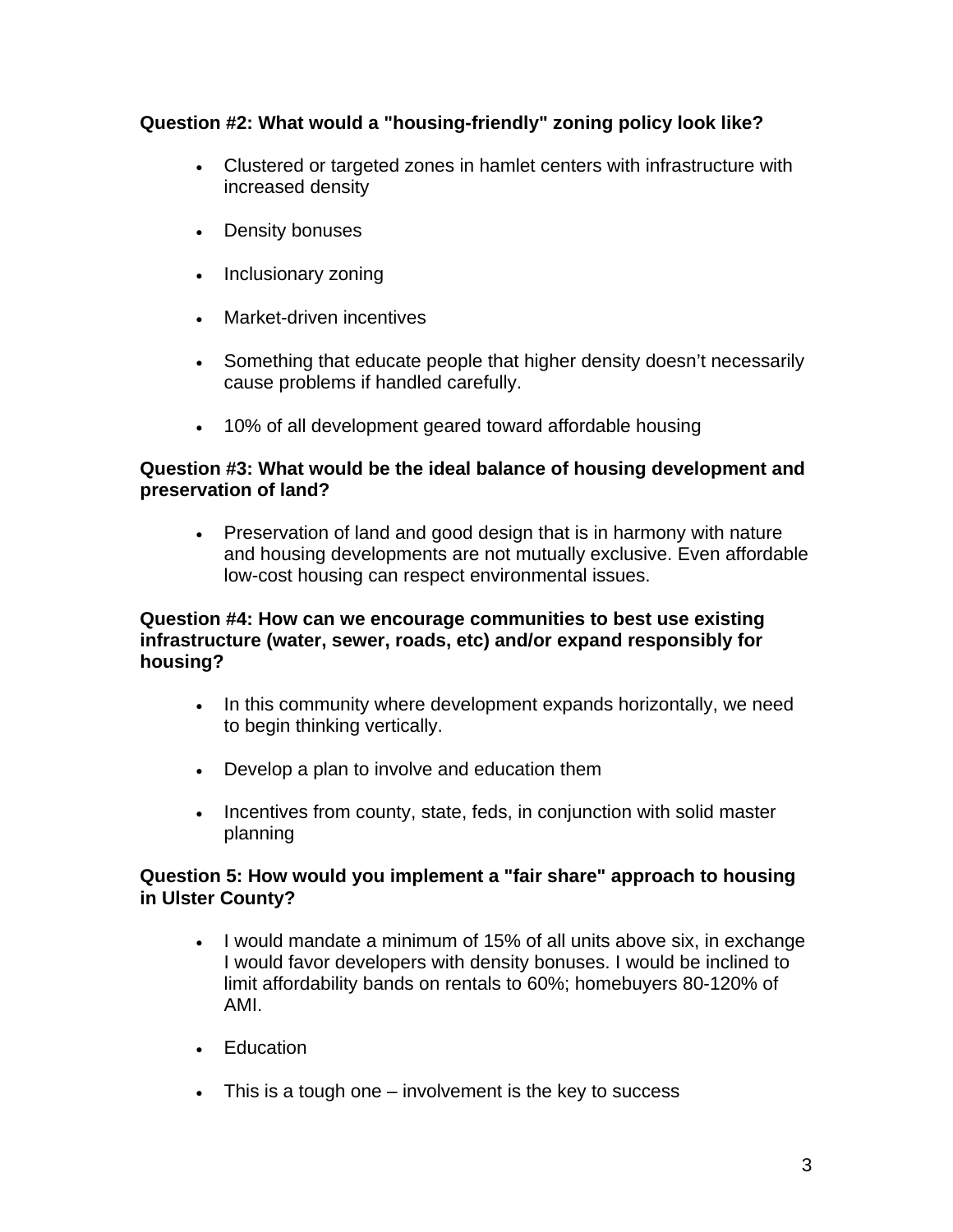• Fair share must be based on community need, will for development and feasibility

# **c. Results of the April 19, 2005 Public Forum**

#### **April 19, 2005 Ulster County Housing Study Summary of Prioritization Exercise**

|                                               |                                                                                                     | <b>Top Issues Overall (NOT RANKED)</b>                                                                                 |       |                                            |  |
|-----------------------------------------------|-----------------------------------------------------------------------------------------------------|------------------------------------------------------------------------------------------------------------------------|-------|--------------------------------------------|--|
|                                               |                                                                                                     | (Issues that emerged most often as the #1 issue of the 22 presented.)                                                  |       |                                            |  |
| Z3 - Accessory Units<br>Z1 - Inclusive Zoning | PE4 - "Fair Share" Approaches<br>LP1 - Mixed-Use, Mixed-Income Developments<br>Z2 - Density Bonuses | Z9 - Leveraged Expansion of Public Facilities/Infrastructure<br>PE6 - Cost Analysis of Not Building Affordable Housing |       |                                            |  |
|                                               |                                                                                                     | <b>Relative Importance of Issues Overall (RANKED)</b>                                                                  |       |                                            |  |
|                                               |                                                                                                     | (Based on a weighted average of number of times ranked 1st, 2nd, 3rd.)                                                 |       |                                            |  |
| 2. Zoning Initiatives<br>3. Land Planning     | 1. Public Education/Community Leadership                                                            |                                                                                                                        |       |                                            |  |
| <b>Individual Group Breakdown</b>             |                                                                                                     |                                                                                                                        |       |                                            |  |
| <b>Facilitator: Jennifer</b>                  |                                                                                                     |                                                                                                                        |       |                                            |  |
| Group 1                                       | <b>Top Issue</b>                                                                                    | PE4 - "Fair Share" Approaches                                                                                          | Note: | "Zoning Initiatives" never<br>ranked last. |  |
|                                               | <b>CWGs Ranked</b>                                                                                  | 1. Zoning Initiatives<br>2. Land Planning<br>3. Public Education/Community Leadership                                  |       | "Land Planning" never<br>ranked first.     |  |
| <b>Facilitator: Paula</b>                     |                                                                                                     |                                                                                                                        |       |                                            |  |
| Group <sub>2</sub>                            | <b>Top Issue</b>                                                                                    | Z9 - Leveraged Expansion of Public<br>Facilities/Infrastructure                                                        |       |                                            |  |
|                                               | <b>CWGs Ranked</b>                                                                                  | 1. Public Education/Community Leadership<br>2. Zoning Initiatives<br>3. Land Planning                                  |       |                                            |  |
| <b>Facilitator: Tim</b>                       |                                                                                                     |                                                                                                                        |       |                                            |  |
| Group 3                                       | <b>Top Issue</b>                                                                                    | PE4 - "Fair Share" Approaches                                                                                          |       |                                            |  |
|                                               | <b>CWGs Ranked</b>                                                                                  | 1. Public Education/Community Leadership<br>2. Zoning Initiatives<br>3. Land Planning                                  |       |                                            |  |